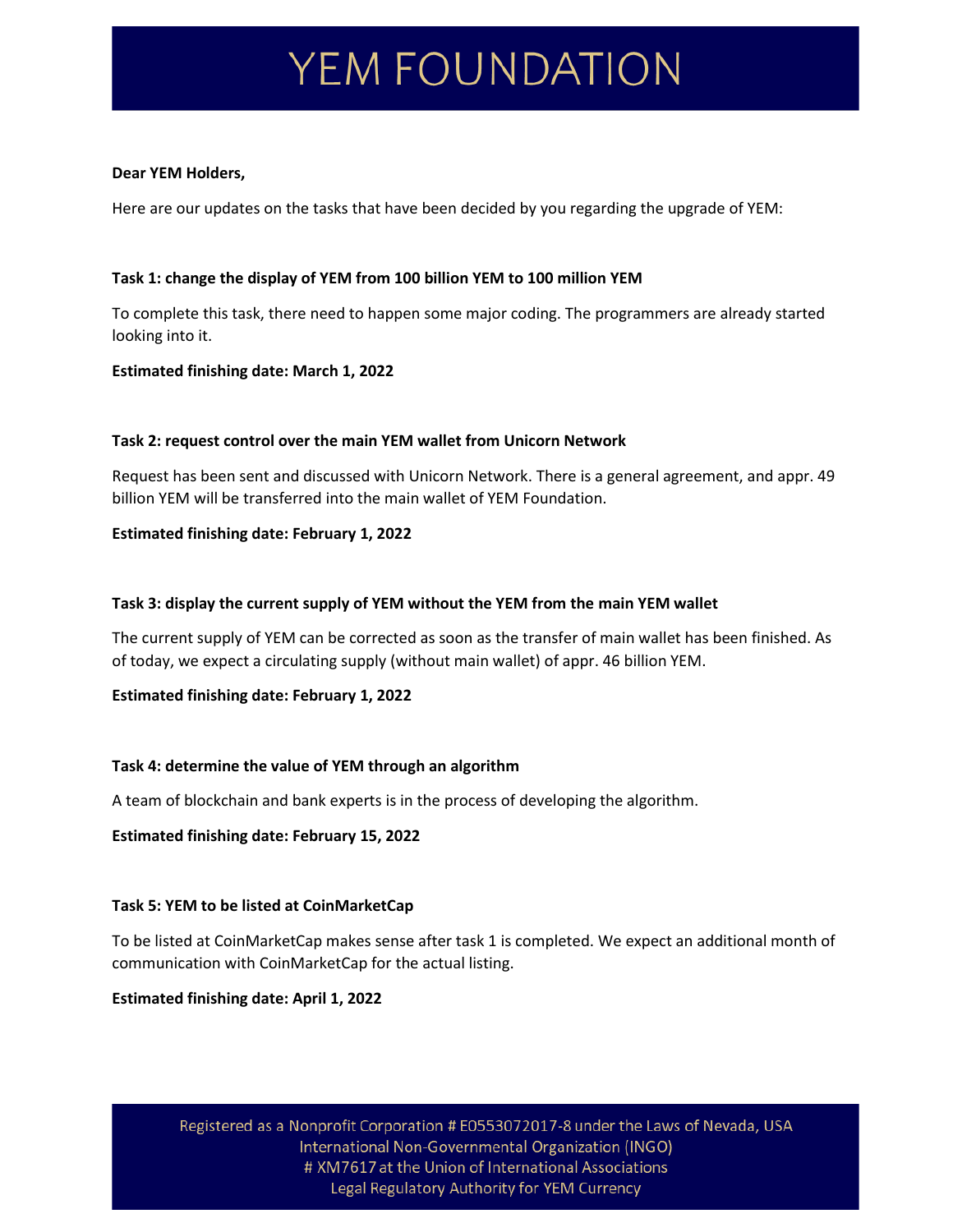## YEM FOUNDATION

#### **Task 6: the YEMCHAIN opening for other third-party coins, projects, and tokens?**

The YEMCHAIN has been developed for maximum flexibility in setting up coins, tokens, and smart contracts. Thus, we can open for 3rd-party projects in the short term. We just need to add the service to the YEMCHAIN website.

#### **Estimated finishing date: February 15, 2022**

#### **Task 7: the YEM Exchange opening for other third-party coins, projects, and tokens**

Upgrading the functions of YEM Exchanges needs a bigger workload of programming. We expect at least 10 more weeks for completion.

#### **Estimated finishing date: April 15, 2022**

## **Task 8: a second wallet beside PerNum wallet which is open for other third-party coins, projects, and tokens**

The programming of a Digital Wallet has been started. The function shall be limited to displaying balances and transaction details for different assets.

## **Estimated finishing date: February 1, 2022**

## **Task 9: the current website at YEM.Foundation to be upgraded**

The upgrade of our YEM Foundation website needs to include all the above tasks for proper display of information. Thus, this task has been postponed until the other tasks are done.

#### **Estimated finishing date: May 1, 2022**

## **Task 10: a YEM Social Media Team to be established**

Here we have to rely on the YEM community. If you are FB, Twitter, Instagram savvy, please connect with us, so that we can work on a strategy together. Thank you!

## **Estimated finishing date: February 15, 2022**